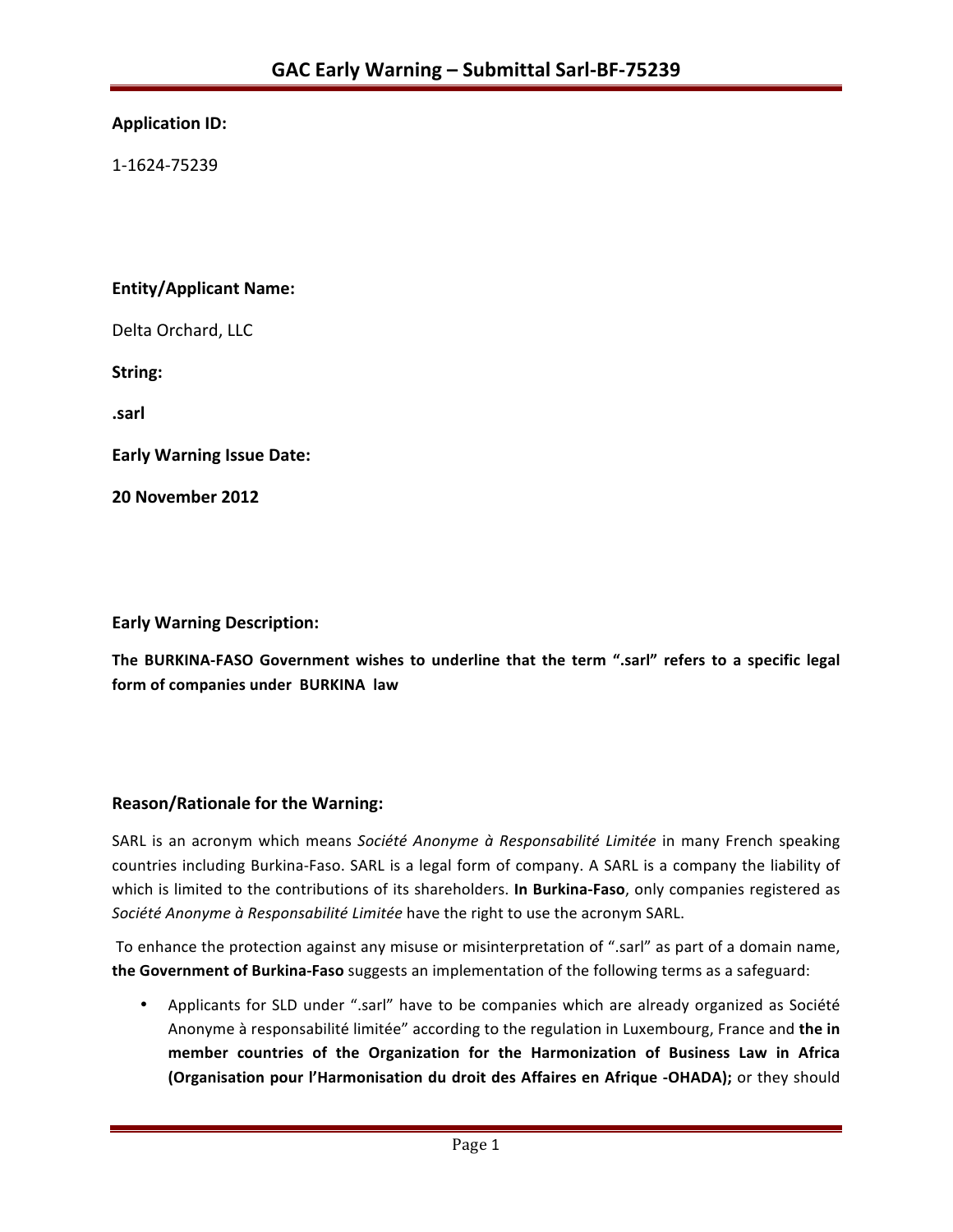be able to prove that such a registration is pending in at least one of these countries.

• Applicants for SLD under ".sarl" have to prove that they are subject to liability as a SARL by providing a full set of valid documents from their respective jurisdiction.

**Supporting Countries (Optional):** 

**Possible Remediation:**

**Further Notes from GAC (Optional):** 

# **Instructions for Applicant**

## **ICANN** strongly encourages that the applicant work with relevant parties as soon as possible to address the concern voiced in the GAC Early Warning.

Upon receipt of this GAC Early Warning, the applicant has 21 calendar days to inform the GAC and ICANN, through the TLD Application System (TAS), of its decision to either withdraw or continue with the application. If the applicant does not notify the GAC and ICANN within 21 days of receiving the GAC Early Warning of its decision. The application will not move forward with the evaluation process.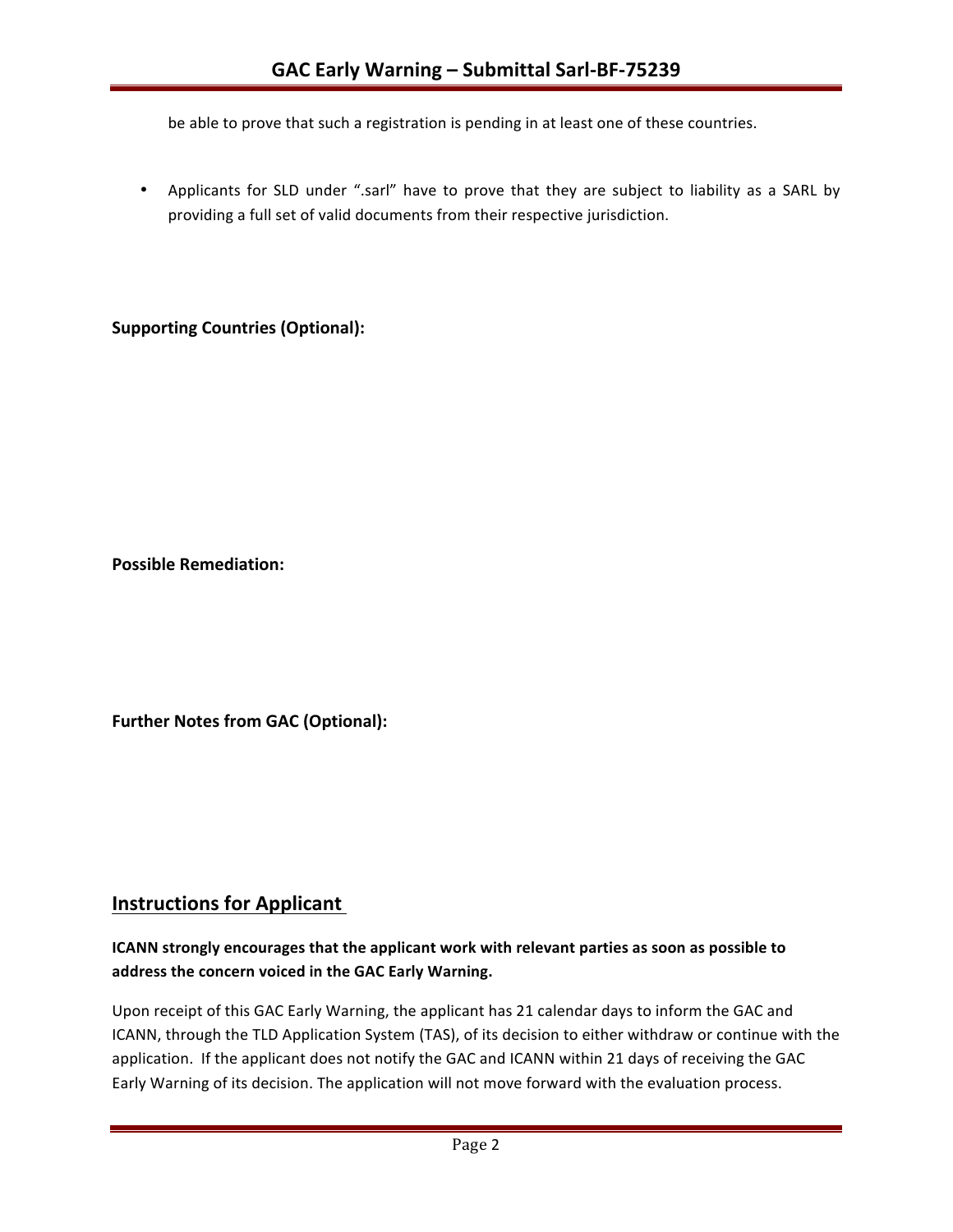#### **Asking questions about your GAC EW**

If you have questions or need clarification about your GAC Early Warning, please contact {*TBD*}. As highlighted above, ICANN strong encourages applicant's to contact {TBD} as soon as practical to ensure you are able to move to the next steps within the 21 day allotted time period.

#### **Continuing with your application**

If the applicant chooses to continue then they must complete the "Applicant's Response" section below notifying the GAC of intended actions, including the expected completion date, and remit their response to {need to define where this will be sent} within 21 days. Separately, the applicant must indicate in TAS its intention to continue with their application.

To complete these tasks the applicant must perform the following steps:

- 1. Log into TAS
- 2. Open the GAC Early Warning task
- 3. Click on the "Continue" button
- **4.** Separately, submit the GAC EW with the completed "Applicant Response" section to {*TBD* }

#### **Withdrawing your application**

Applicants choosing to withdraw must notify ICANN and the GAC within the 21-day window to be eligible for a refund of 80% of the evaluation fee (USD 148,000).

To receive the 80% refund, within 21-days the applicant must perform the following steps:

- 1. Log into TAS
- 2. Open the GAC Early Warning task
- **3.** Click on the "Withdraw" button

#### For questions please contact: gacearlywarning@gac.icann.org

#### **Applicant Response:**